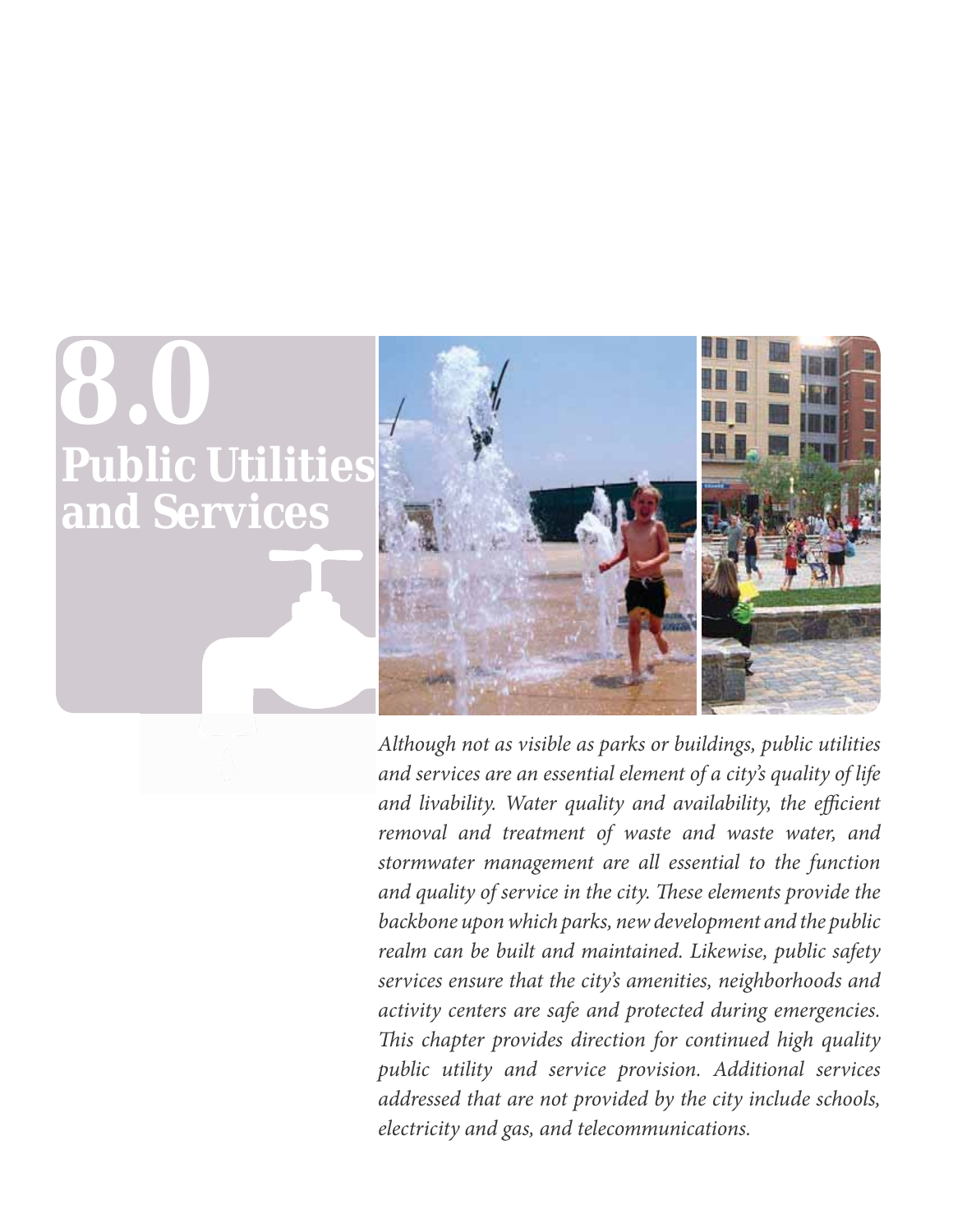



*The city's utility infrastructure ensures that all development in the city has adequate resources for operation. This includes water for landscape and site features, which for many sites in the city is provided by the city's reclaimed water infrastructure.*

# **Overview**

A key focus of the Comprehensive Plan is to ensure that the city can continue to provide adequate water supply and delivery to the Westminster community as it continues to grow in population and development intensity. Water availability and utilities infrastructure will be an important consideration of future land use choices moving forward. Utility sizing and availability will be particularly important for higher-intensity redevelopment areas like downtown Westminster. Additionally, increased recycling efforts and the city's water reclamation and recycled distribution system will continue to improve the city's efforts toward a sustainable future.

The Comprehensive Plan also supports efforts to ensure the community remains safe both on a daily basis and during emergency events. Continued expansion and improvements to the city's stormwater drainage system are planned, and public safety services will continue to be evaluated on a regular basis. Provision of utilities and services outside of the city's purview, such as public education, energy and telecommunications, will be evaluated for adequacy and potential improvements as new development is proposed.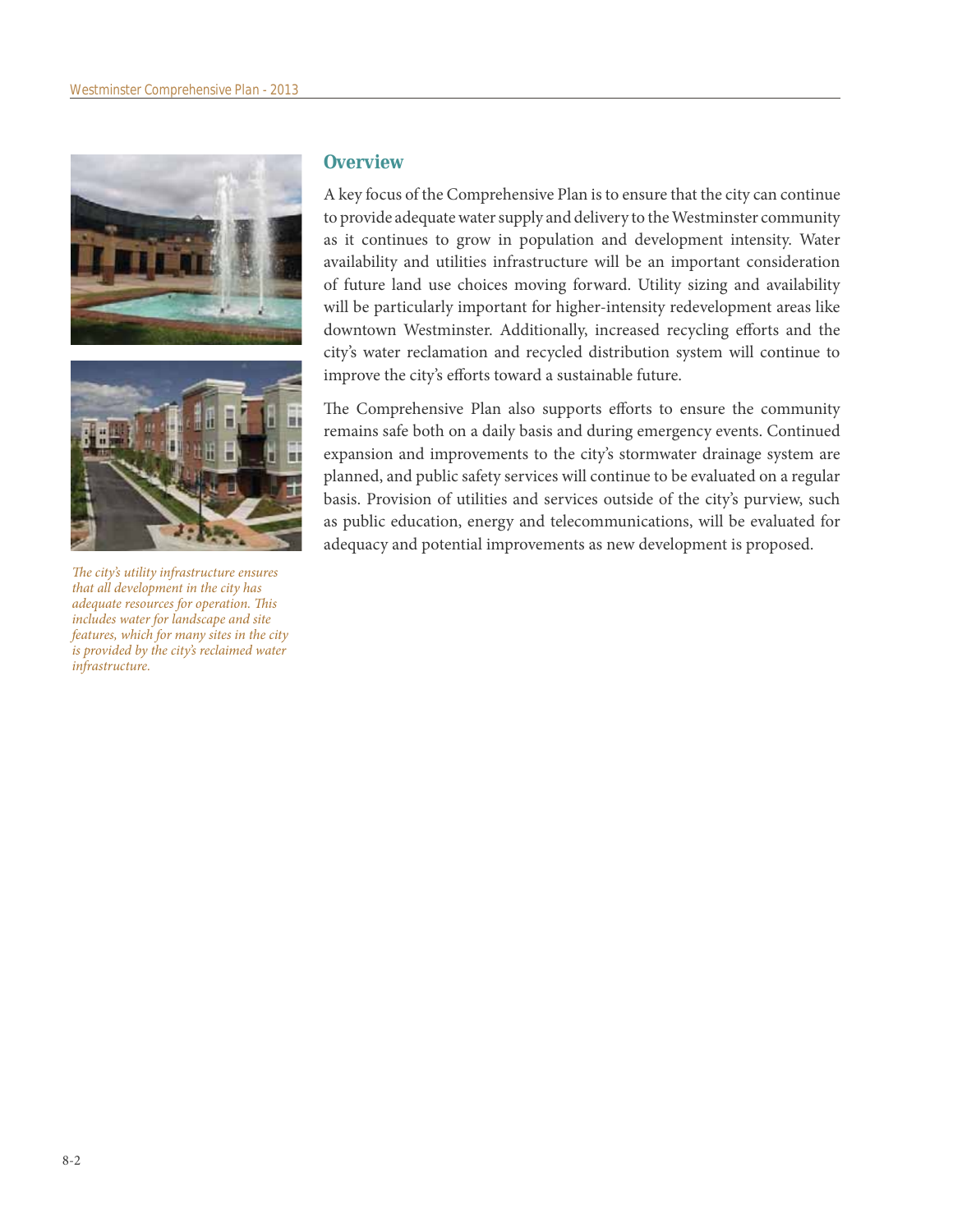# **8.1 WATER SUPPLY**

Water supply, treatment and distribution are essential elements of the city's high quality of life and services. Ensuring that all residents and businesses in the city have access to high quality water service, even in periods of drought, is a necessity for both existing and future development in the city. As the city intensifies and builds out, and water costs continue to rise, maintaining a water supply to meet demand will be a key focus of land use and water supply planning.

#### **Water System**

The city's water supply is composed of a system of raw water, potable water and reclaimed water (treated recycled water). The water supply system is centered on Standley Lake, which receives raw (untreated) water from several sources including Clear Creek, Coal Creek, and the West Slope via the City of Denver's raw water system. Currently, approximately 23,000 acre-feet of water is diverted to the city's water supply system each year. This potable water is treated at one of the city's two potable water treatment facilities and then distributed as potable drinking water throughout the city. The city's raw water supply is designed to meet the demand of the city in a drought equal to the most severe recorded drought. With Colorado's arid environment, the city aggressively works to protect existing water supply and ensure sufficient supply to meet future needs.





*Standley Lake is the primary storage facility for the city's water supply, top. Bottom, the Labrynth Spillway, which is part of Standley Lake Dam.*

#### *Reclaimed Water*

The city complements its raw water supply by using highly-treated waste water, or "reclaimed water", for use as an irrigation source, while preserving potable drinking water for human consumption. During peak irrigation season, the city's Reclaimed Water Treatment Facility treats up to 10 million gallons per day of waste water from the Big Dry Creek Waste Water Treatment Facility with additional filtering and disinfection. This high quality reclaimed water currently provides an estimated 1,600 acre feet to 110 permitted reclaimed water customers, including golf courses, parks, commercial properties, rights-of-way, and common areas of homeowners' associations. By 2035, a projected 3,500 acre feet will be treated and distributed to reclaimed water customers through separate reclaimed water distribution mains during summer irrigation months, significantly reducing the burden on the city's potable water system.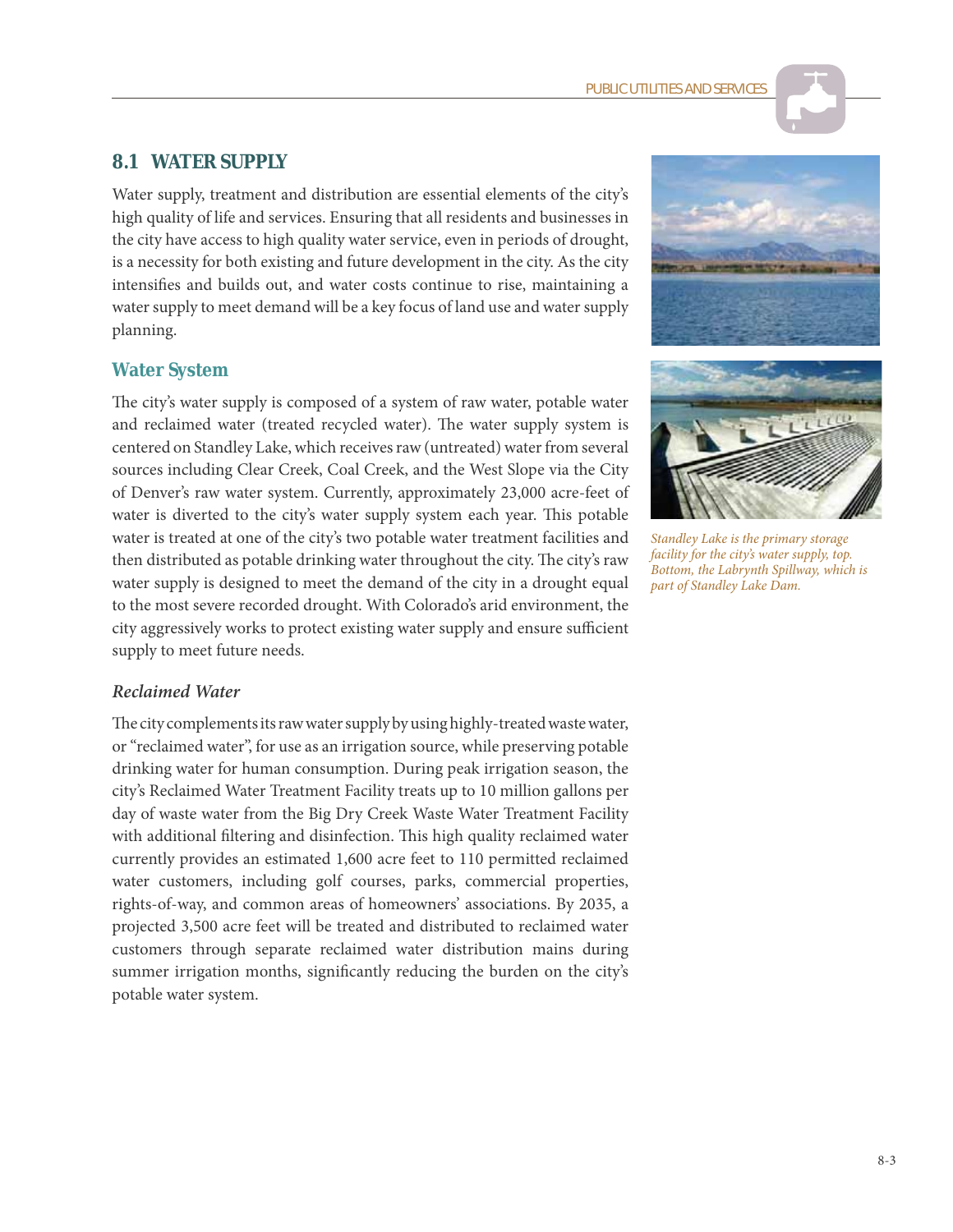#### *Water Conservation*

In addition to efforts to expand recycled water availability to city water customers, the city also employs conservation efforts to address water supply and demand. Water conservation programs directed towards the consumer are focused on both indoor and outdoor water demands. Programs intended to reduce indoor water consumption promote water efficient fixtures and appliances through regulations and education. Outdoor water conservation is promoted through landscape regulations requiring water wise landscapes and smart efficient irrigation technology as well as offering free irrigation audits to existing customers that target water savings. The city's supply-side conservation measures are directed toward increasing water efficiency both before and after customer use. These strategies include improvements within the city's raw water collection and treated water distribution systems in terms of leak detection and repair, pipe replacement and corrosion control.

#### **Water Costs**

Over the years, the City of Westminster has purchased water rights from sources that complement the reliability and quality of its existing water supply. New water supplies must be within the basins that currently feed Standley Lake, which limits the market for where the city can seek to obtain new water. The cost for water rights that meet Westminster's requirements has risen steadily over the years. In 1990, water rights were able to be purchased for about \$6,000 per acre foot. By 2010, the average cost per acre foot had risen to \$30,000 per acre foot (as shown in Chart 8-1). This increase in the cost of water rights is anticipated to continue as competition for water rights among Front Range communities becomes greater and availability decreases over time.



**Chart 8-1: Average Cost per Acre Foot Water**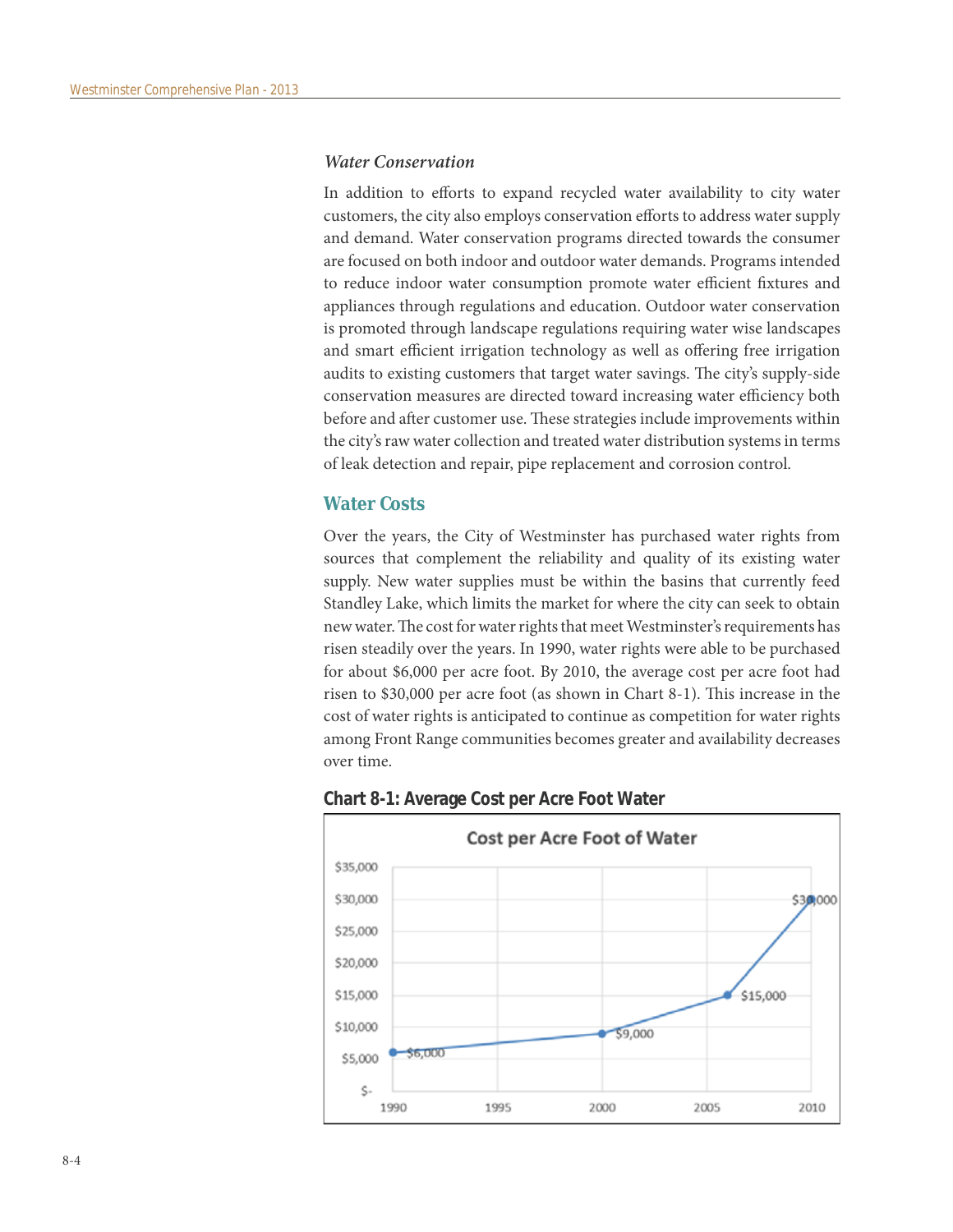# **Future Water Supply**

The city's Public Works and Utilities Department periodically updates the Comprehensive Water Supply Plan (CWSP). The CWSP evaluates the city's current water supply projection and projected water demands based on the Comprehensive Plan in order to quantify any expected deficits or surpluses. Based on assumptions for water consumption by land use, it is expected that the city's existing and planned water supply will meet the needs of projected development through the Plan horizon of 2035.

As the Front Range of Colorado continues to develop, sources of new water supply are becoming limited within the water basins on which the city relies. As such, the Comprehensive Plan reflects a balance of land uses that will allow the city to grow and evolve within a limited water supply. As the city becomes more densely developed, maintaining the balance between demand for water by new development and the city's water supply will be a significant factor in land use decisions. New development will be evaluated based on projected impacts to the city's overall water supply. This coordination of planning efforts between land use and water supply will be augmented by Plan policies aimed at water conservation, expansion of reclaimed water use and periodic monitoring to ensure the city can continue to provide high quality water service into the future.



*Above, the Hyrdopillar provides additional water storage for the city.*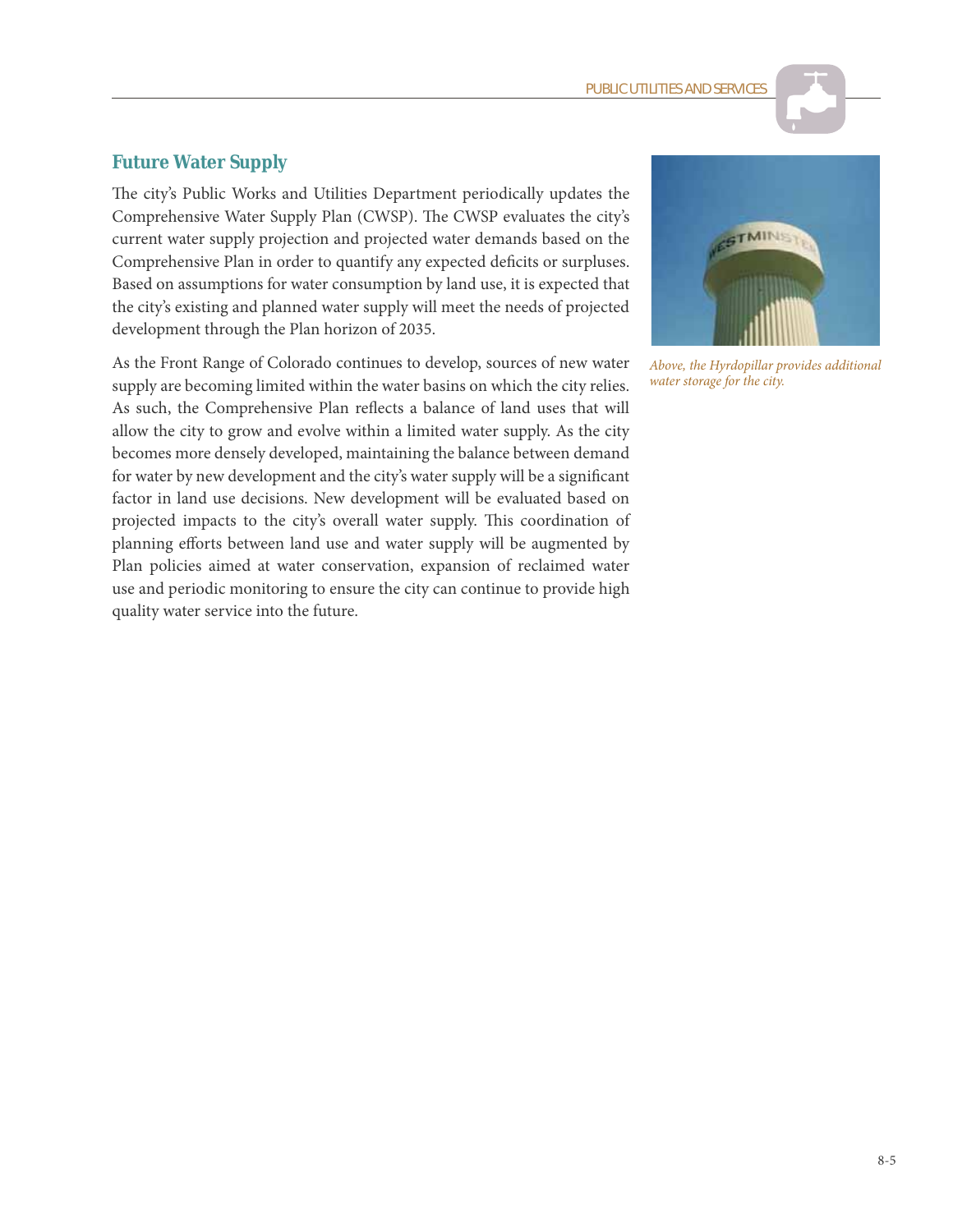



*Above, an original rendering of the Big Dry Creek Waste Water Treatment Facility. Below, Semper Water Treatment Facility.*

# **8.2 WASTE WATER SYSTEM**

The City of Westminster maintains the city's waste water collection and treatment system. Waste water is collected and treated in one of two facilities depending on location. The Big Dry Creek Waste Water Treatment Facility (BDCWWTF) at 130th Avenue and Huron Street treats waste water produced generally north of 92nd Avenue. Waste water generated south of 92nd Avenue is sent to the Metro Waste Water Facility in Denver (Metro). Much of the waste water treated at the BDCWWTF is diverted, after treatment, to the city's Reclaimed Water Treatment Facility for further treatment to produce reclaimed water for distribution as irrigation water. In 2012, the average BDCWWTF influent flow was approximately 7.13 million gallons per day and the average Metro influent was 2.58 million gallons per day. Based on the projected future development through the Plan's 2035 horizon, it is expected that both treatment facilities will have sufficient capacity to serve Westminster's potential new development, but collection system improvements to increase hydraulic capacity will be required over time.

The city completed an extensive survey of the age, condition and hydraulic capacity of its large-diameter sewer mains in 2011. As part of that effort several sewer pipeline projects were identified throughout the city and prioritized for repair or replacement. The adopted five-year Capital Improvement Program (CIP) prioritizes sewer improvements in south and central portions of the city. This work is needed to replace aged piping that is in poor condition and also to improve hydraulic capacity to support city growth, development, and redevelopment, particularly where higher intensity development is contemplated within the downtown Westminster and Westminster Station sites. Improvements for future years focus on repairs and replacement of sewers in the northern portions of the city. In addition to improvements to large collection sewers within the system, the city makes repairs to smaller, residential neighborhood sanitary sewer systems. These projects are evaluated and prioritized based on inspection reports completed every three years.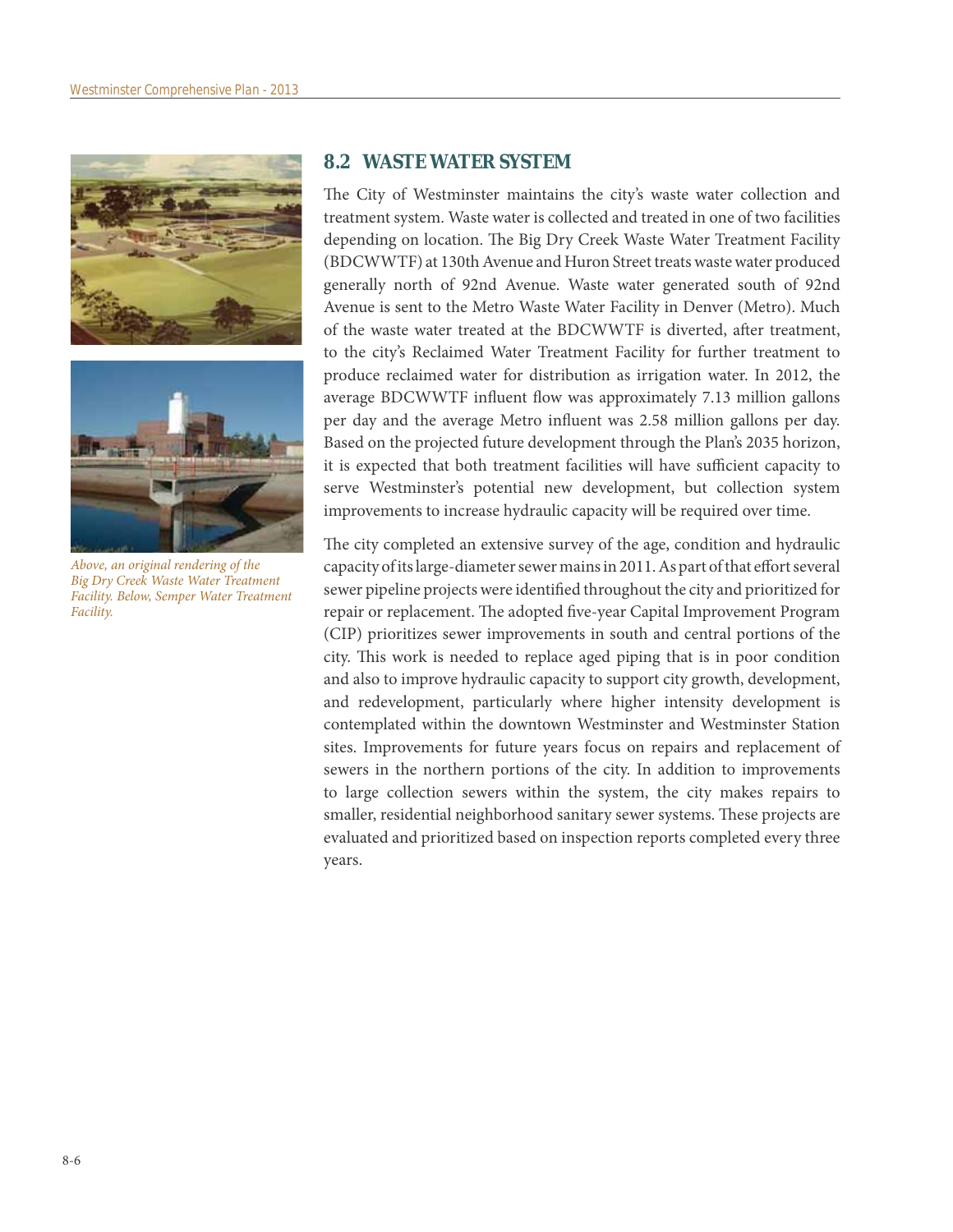# **8.3 SOLID WASTE**

The City of Westminster does not manage or operate trash and recycling services. Solid waste collection in the city is contracted independently by property owners and homeowners associations. Companies that are contracted must be licensed to offer the service through the Solid Waste Collection section of the Municipal Code. Solid waste collectors take trash to multiple landfills that serve the Front Range and Denver metro area, including Foothills Landfill in Golden, Denver Regional Landfill in Commerce City and Front Range Landfill in Erie. Capacity issues within these landfills are not anticipated.

All companies licensed to collect solid waste are also required by the city to offer curbside recycling options to all of their customers. Currently, 11 percent of all waste collected in Westminster is diverted from reaching the landfill by recycling or composting. As an additional option to curbside recycling, Westminster offers drop-off recycling services at various city facilities. It is planned that in the year 2015 the drop-off program will be consolidated into one collection site in South Westminster with hours of operation and staffing. For materials that are not easily recycled, the city offers a proactive education campaign connecting the community to other local recycling resources. The city also provides a free curbside home household hazardous waste collection program by appointment only.

In addition to household solid waste recycling efforts, the city supports and encourages construction and business recycling efforts. All city facilities provide recycling and composting for employees. Additionally, the city improvement projects incorporate recycling efforts. For example, the Westminster Mall demolition diverted approximately 90 percent of building materials from landfill. Additionally, 75 percent of the asphalt from the site was used for roadway construction along US 36, in coordination with CDOT. The Comprehensive Plan will continue to support both city and community efforts towards recycling and reuse.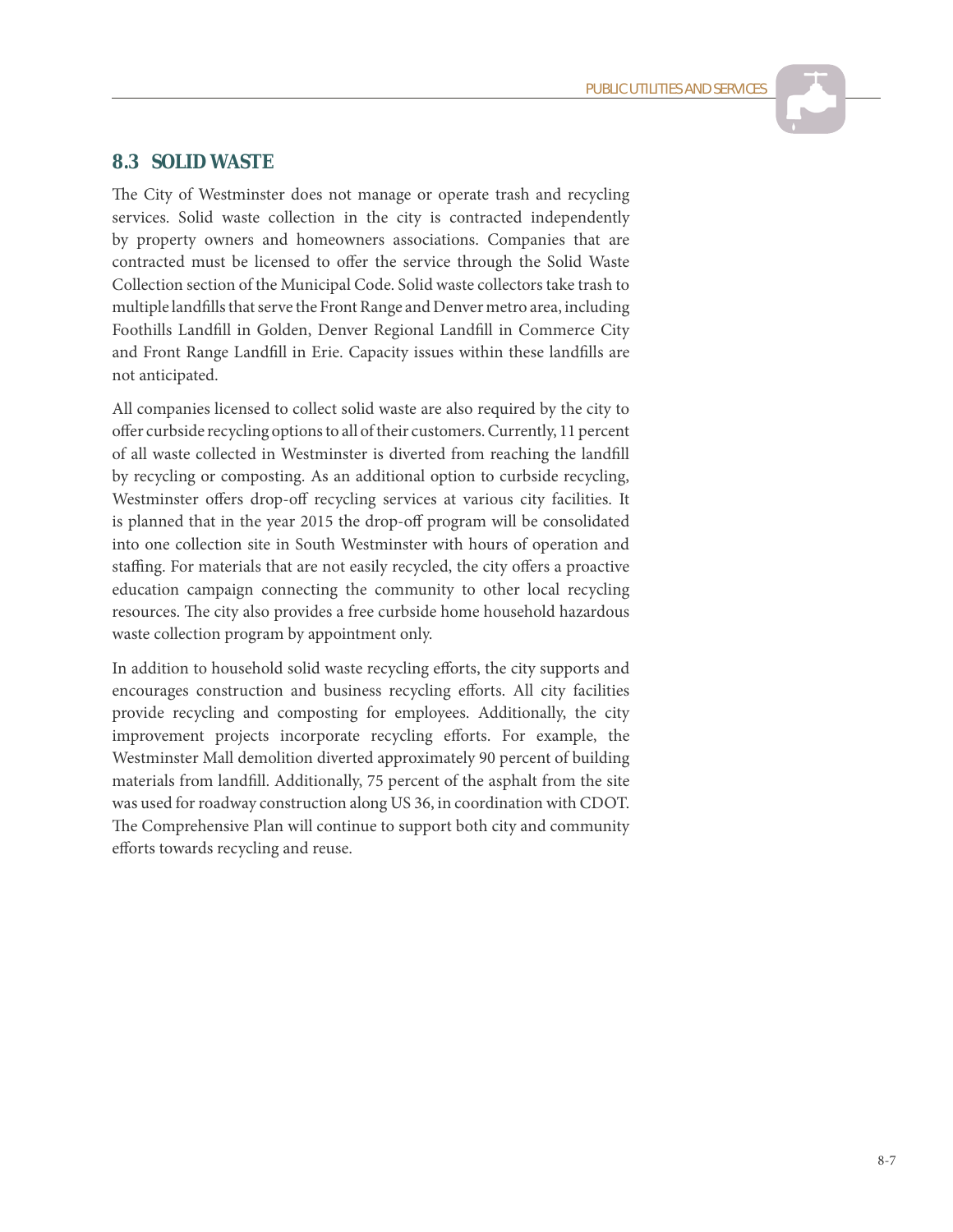



*Typical curb and gutters along local streets provide surface level storm water drainage. Ponds throughout the city provide detention as well as an amenity for open spaces, parks and development.*

# **8.4 STORMWATER QUALITY**

The City of Westminster is located within the South Platte River basin. Major drainageways within this basin that run through the city include Big Dry Creek, Little Dry Creek and Walnut Creek. Defined floodplains are located along these drainageways, providing a diverse environment of wetlands, water bodies and natural drainage areas that also provide important wildlife habitat. The city continues to identify opportunities to improve drainage and flood control throughout the city—an effort that will become more essential as the city builds out and intensifies in already urbanized areas.

# **Stormwater Management**

The existing drainage system in Westminster is comprised of an integrated system of curbside gutters, underground storm sewers, drainage ditches, lakes, detention ponds, open channels and natural creeks. The city generally maintains drainage facilities within the public right-of-way, on public easements and on property owned in fee by the city. Components of the drainage system on private property, or within private drainage easements, are maintained by the underlying property owner, metropolitan district or other private party. As a Phase II MS4 community within the federally regulated National Pollutant Discharge Elimination System (NPDES) program, the city drainage system is required to comply with the State issued permit.

On a regional level, the City of Westminster falls within the Urban Drainage and Flood Control District (UDFCD) and actively participates with UDFCD on major drainageway planning efforts. These plans have been adopted by the city and many of the proposed capital improvement projects have already been constructed. Any new development that falls within a drainageway shown on a master plan will be required to follow UDFCD criteria for the design and construction of such facilities. Upon approval, UDFCD will assume long term maintenance of the drainage facility. In general, the city seeks to consolidate drainage facilities, particularly when serving higher density development. As the city becomes denser, planning impacts and improvements to the city's drainage system, as well as opportunities for expansion, will be evaluated and implemented in concert with new development.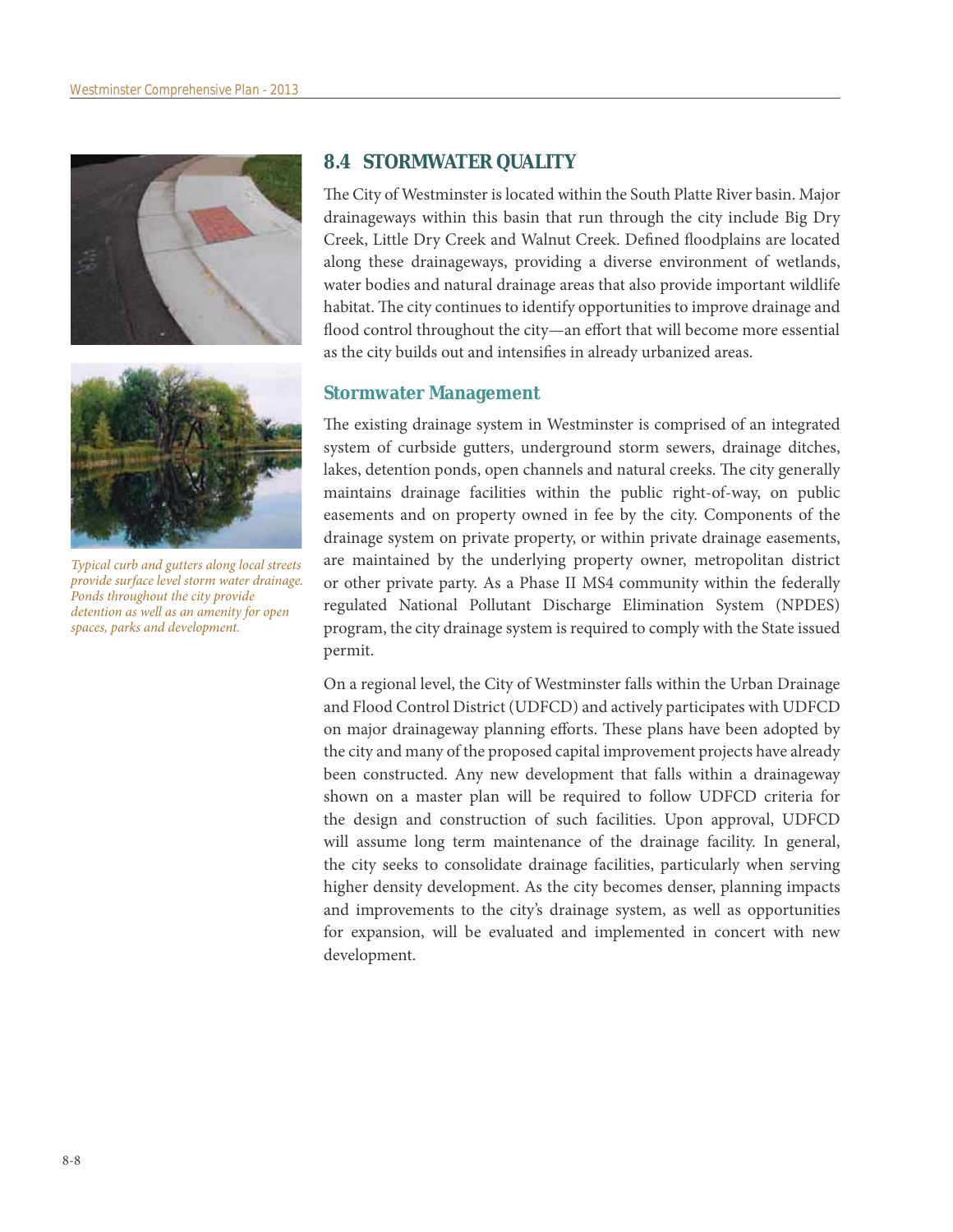# **Flood Control**

Flood control is a key element of the city's stormwater management planning efforts. Flood waters are managed as part of the overall stormwater drainage system. The city partners with the UDFCD and Federal Emergency Management Agency (FEMA) for mapping of floodplains. Development and/or land fill within identified floodplains is not permitted. For several decades, the city has prohibited or severely limited development within the 100-year floodplain, including grading to modify the floodplain.

Based on the city's flood control measures and facilities, Westminster has a Class 6 rating through the FEMA Community Rating System (CRS) program—one of the highest ratings in the state. The Class 6 rating allows Westminster residents up to a 20 percent reduction on flood insurance for properties located in floodplains.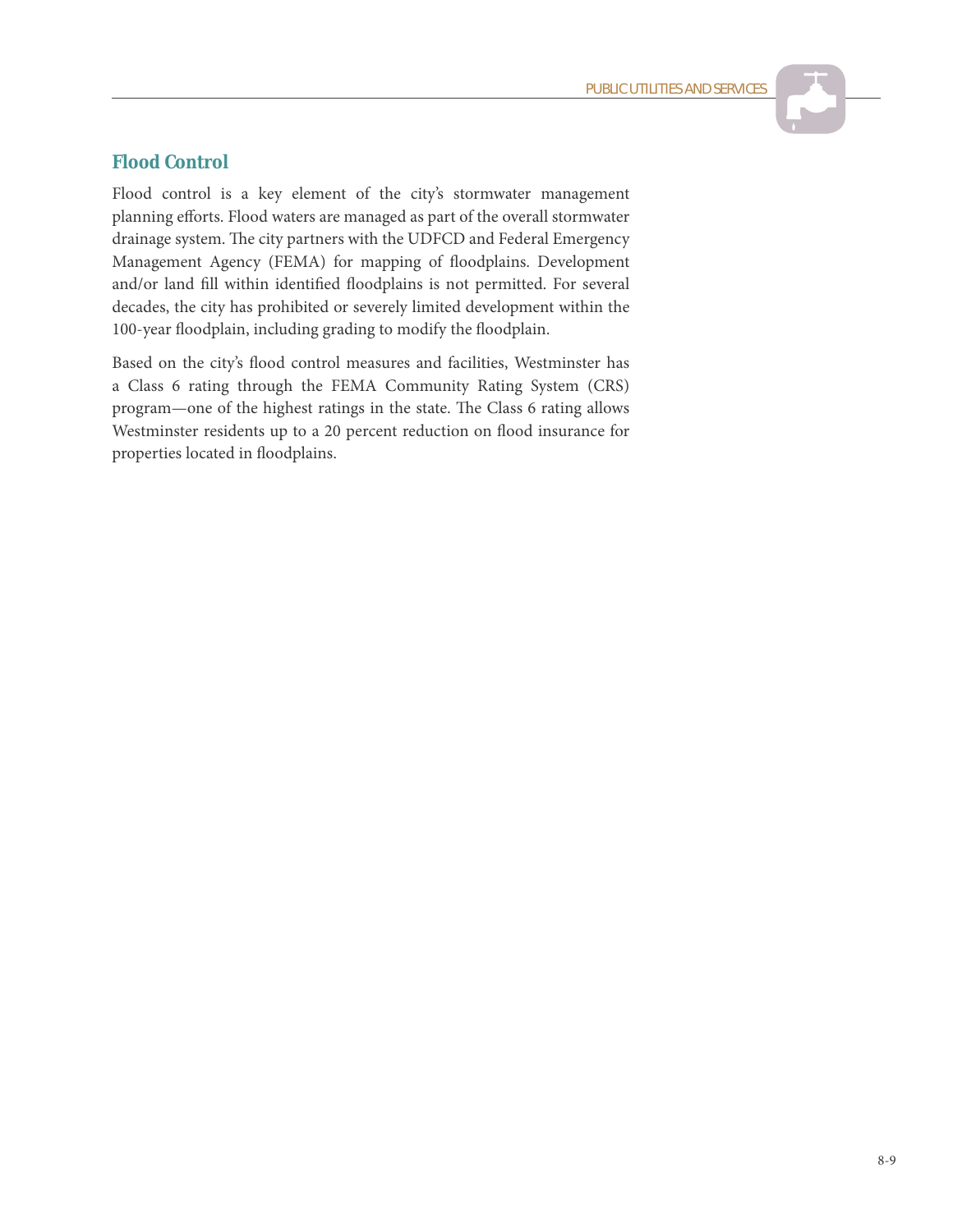

*The Public Safety Center, located at 9110 Yates Street, houses both police and fire personnel.*

# **8.5 PUBLIC SAFETY**

The City of Westminster strives to maintain a safe, secure community. Both police and fire services are provided by the city as well as emergency management planning. Figure 8-1 shows the location of public safety facilities in the city. This section focuses on maintaining and enhancing the city's ability to respond to community emergency and safety needs.

# **Police Services**

Police services are located in the Westminster Public Safety Center adjacent to City Hall on Yates Street, with one additional daytime substation located at the Orchard Town Center. As of 2013, the department employs 183 sworn officers and 79 civilian staff positions. Functions of the department include administration, patrol services, specialized services, and emergency/ dispatch communications for both police and fire services. The department also participates in mutual aid agreements within the Denver metro area and North Central Region, which provides the participating agencies with additional resources when needed.

#### *Performance Measures*

The department aims to respond to emergency calls within five minutes. In 2012, the average response time was just over five minutes (5:19). Response times and staffing levels are continuously monitored and evaluated in an iterative process that will ensure new population and employment growth within the city is accommodated.

# *Planned Improvements*

The anticipated growth in population and development through the 2035 Plan horizon can be accommodated by the department's existing facilities. Currently, an improvement plan is near completion to improve radio services citywide. The new radio system will entail new and improved technology to allow interoperability with surrounding agencies and a simulcast transmission system. These enhancements represent state-of-the-art and best practice radio technology to provide radio users with diverse radio systems and equipment that can effectively communicate with each other. This will allow for enhanced safety for the community as well as reliable and dependable service and communications.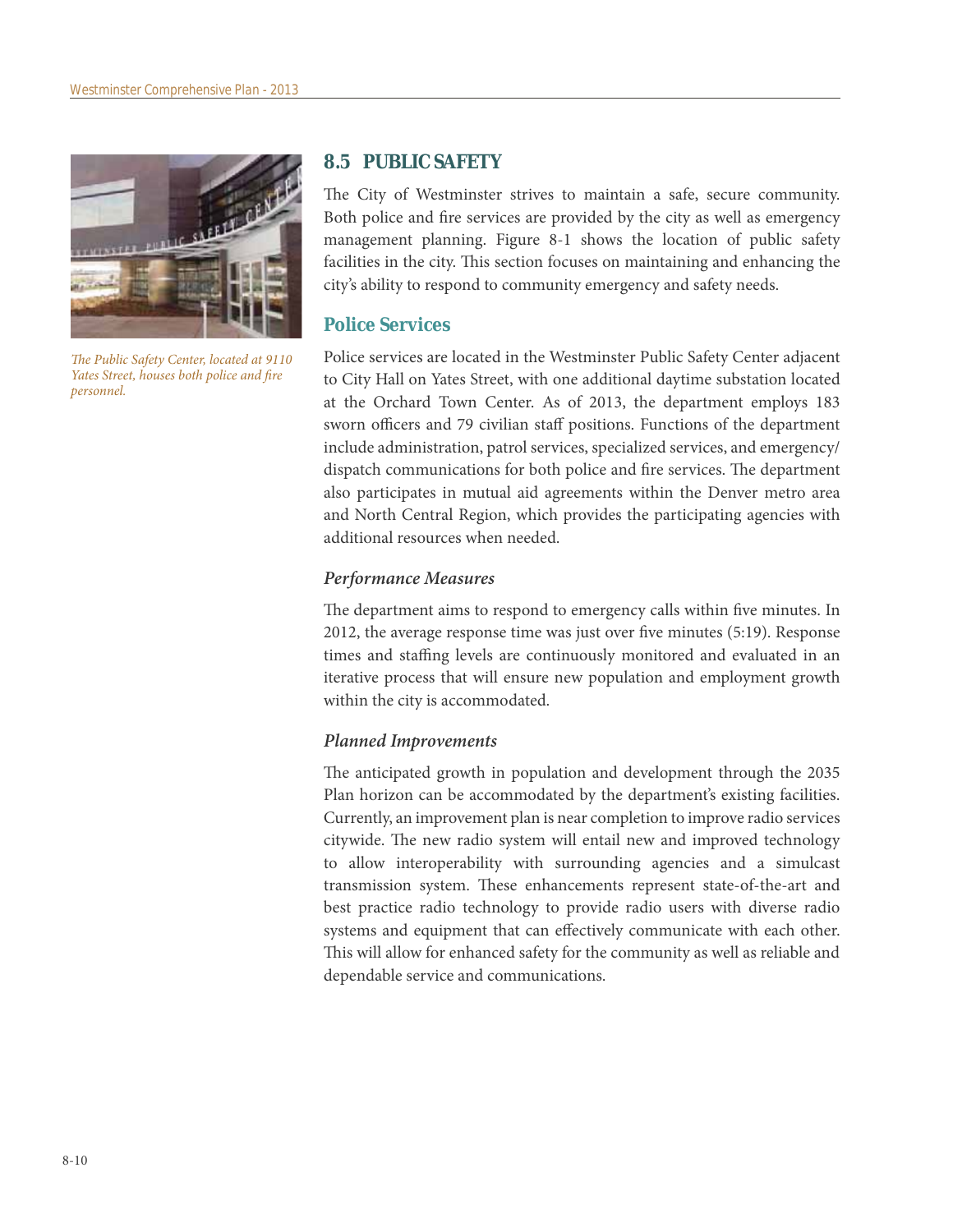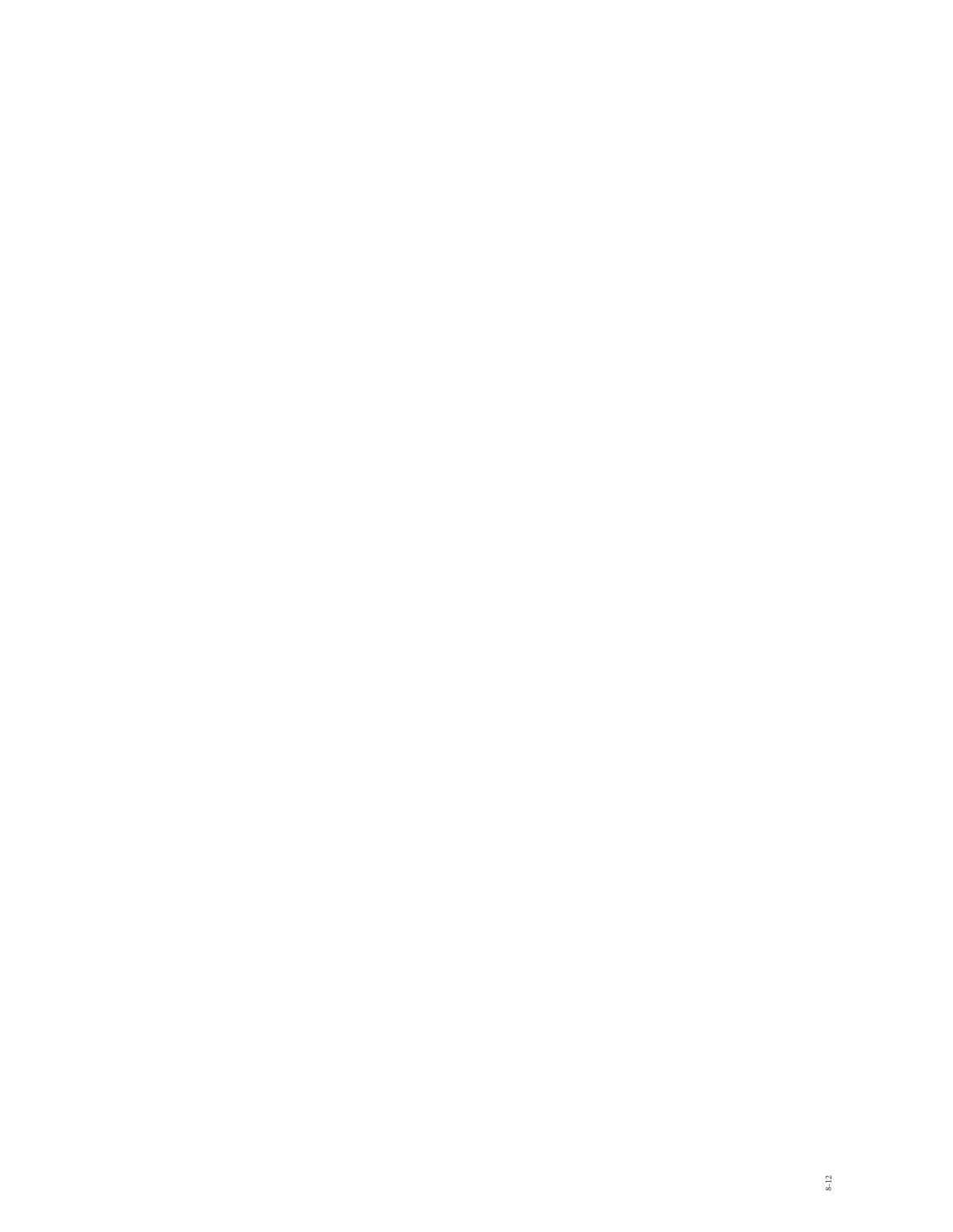# **Fire & Life Safety Services**

The Westminster Fire Department is based in the Public Safety Center, with the majority of staff and services located on site in six stations throughout the city. Overall, the department employs a total of 135.3 employees including fire fighters and six support staff. Equipment available at each fire station varies according to demand for each service area, with a total of four ambulances, (with a fifth ambulance placed into service as staffing allows), five fire engines and two ladder trucks. The department has mutual aid agreements with the Front Range regional jurisdiction as well as local municipalities including Arvada, Federal Heights, Thornton and North Metro districts.

The Fire Department also oversees and administers emergency management planning. This planning effort is integrated with all city departments for major disasters such as weather events, emergency management works with local businesses on continuity planning in the event of a local or larger disaster. Business emergency plans are regularly reviewed with emergency management and fire prevention. The department also provides public education to provide residents training on emergency preparedness in the home. Finally, a community risk reduction program has been started that will provide evaluation of all areas of the city, identify risks, plan strategies to address these risks, and take action designed to reduce or eliminate the risks.

All of the Fire Department's planning efforts are conducted as an ongoing process. The department maintains a strategic plan, last updated in 2011 for the 2012-2017 planning period. The plan will be updated in late 2013 for the 2014-2019 planning period. The Emergency Management Plan is reviewed annually and regularly updated every five years. Finally, the risk reduction program will be formalized into a planning document and regularly updated as part of the department's organizational planning efforts.

#### *Performance Measures*

The Fire Department uses performance measures to evaluate the quality and level of service provided to the community. The department's performance is measured on a regular basis in order to help identify timing for additional staff or equipment. In addition, the efficacy of the performance measures is evaluated on a regular basis in order to determine their effectiveness and whether they need to be modified to respond to changes in technology or environment.

Two key measures that the Fire Department uses include response-toscene and on-scene time. Response-to-scene measures the time it takes for emergency personnel to arrive on-scene once a call is made, while on-scene time measures the time spent to access and care for an individual at the site of a medical emergency. In 2012, the department received 9,267 calls, which



*Fire Station #2, located at 9150 Lowell Boulevard, is the city's largest fire station facility.*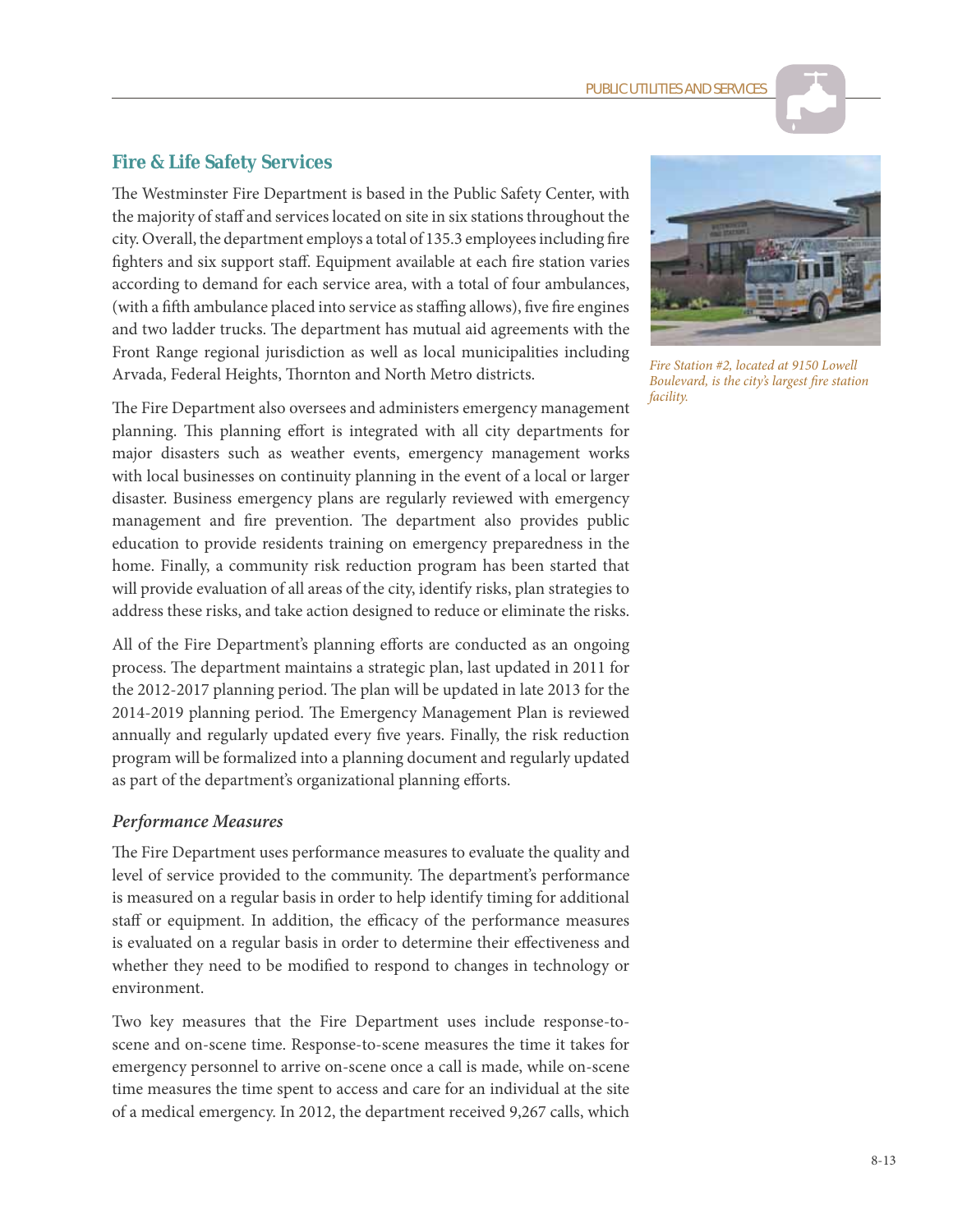

*The city has shared service agreements with neighboring jurisdictions- an arrangement that benefits both Westminster and surrounding communities.*

includes mutual aid responses to nearby cities. Approximately 70 percent of these calls were medical-related. The Westminster Fire Department averages just over five minutes (5:14) for arrival on-scene, with an aim to maintain a five-minute or less response-to-scene time. Regional medical expectations for on-scene time are 10 minutes for trauma and 15 minutes for all other medical calls. In 2011, the department averaged 11:44 minutes for trauma and 13:32 minutes for all other medical calls. The department will continue to work towards meeting these regional goals and ensuring quick response and on-scene time.

#### *Planned Improvements*

The Fire Department is not currently planning for new facilities. It is anticipated that the current distribution of fire stations in the city should be able to serve additional population expected through the Plan horizon. Intensification and renovations at specific stations may be contemplated in order to accommodate additional demand for personnel and equipment.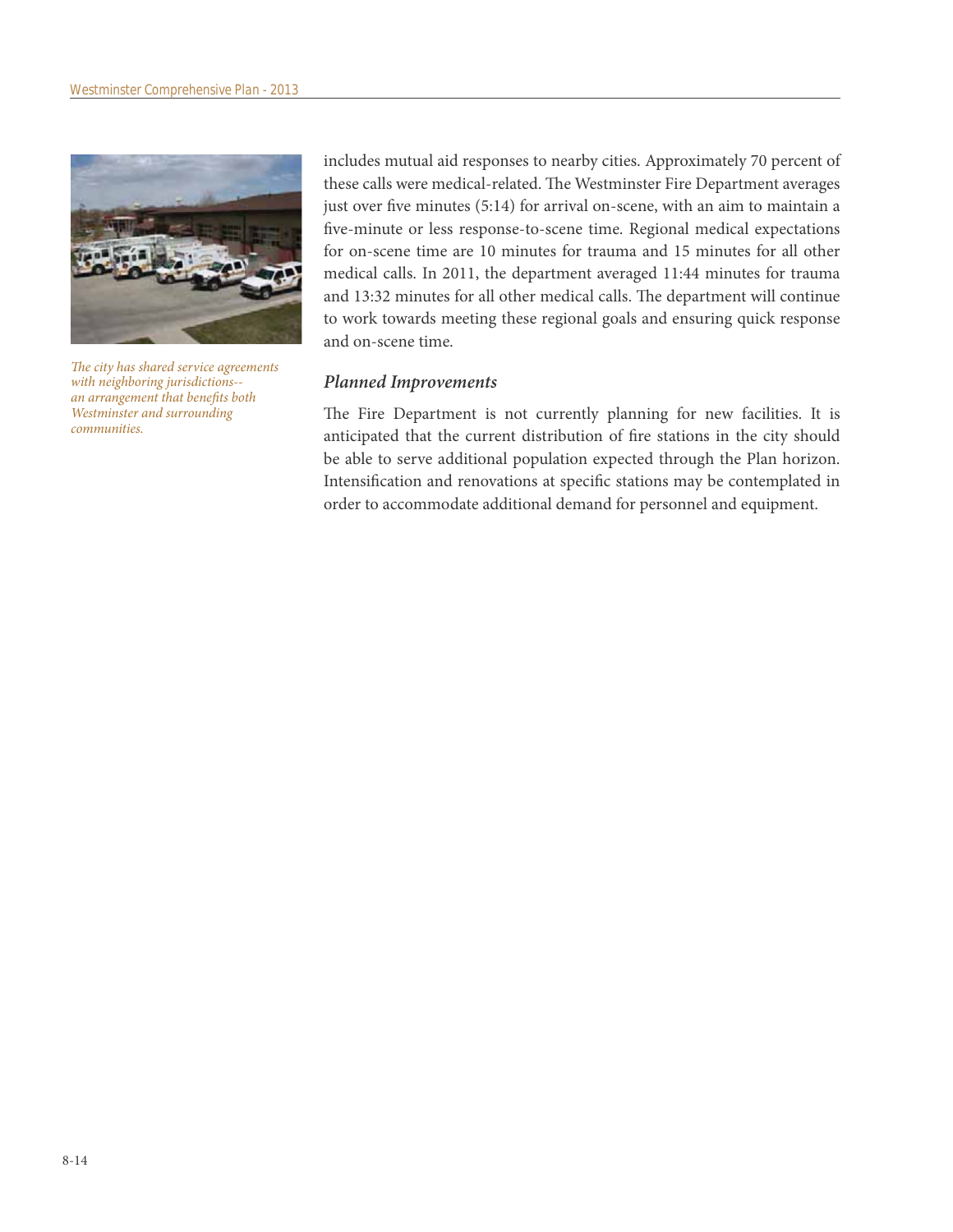# **8.6 SCHOOLS**

The city is served by three school districts: Jefferson County R-1, Adams 12 Five Star Schools (Adams 12) and Adams County District 50 (Westminster 50). Schools located within the city are administered by each individual school district. Within the city, there are 17 elementary schools, five middle schools and five high schools, as shown in Table 8-1. School sites are shown on Figure 8-1. Four public charter schools are also located within the city.

In addition to public schools, Westminster is home to several higher education facilities. The main campus of the Front Range Community College, shown in Figure 8-1, serves approximately 1,700 full and 4,700 part time students.<sup>1</sup> The campus includes a joint library facility that serves both the city and the college. Two additional private universities in the city include the University of Phoenix and DeVry University. Each of these schools provides both two and four-year undergraduate degrees as well as graduate level education.

# **Projected Enrollment**

Existing enrollment and capacity for each school district serving Westminster is shown in Table 8-2. Based on the projected development through the Plan horizon, approximately 2,380 new students are anticipated citywide. Distribution of projected new students by district and school age is also shown in Table 8-2. In response to projected demand, and accounting for expected changes in demographics over time, it is expected that the Jefferson R-1 and Adams 12 school districts will not be significantly impacted. Accommodation of new students will be made at existing school facilities with the addition of modular classrooms or renovations or additions. The Westminster 50 school district may be more impacted based on distribution of potential new students. To the extent possible, students will be accommodated at existing facilities with modular classrooms, renovations or additions. A new elementary or combined elementary/middle school facility in the northern portion of the district may be necessary.

# **Planned Facilities**

Planning and location of public schools within the city is directed by each district based largely on the location of existing school facilities and population projections in each neighborhood. As new residential development occurs, the city requires either land dedication or a cash-in-lieu payment to ensure adequate school infrastructure is available. Westminster Municipal Code section 11-6-8 outlines the methodology used to calculate fees and/or land



*The DeSpain School House was one of the first schools built in the city. One of the more recnt schools built is Westminster High School, with a 2012-2013 enrollment of 2,900 students.*

<sup>1</sup> Front Range Community College, Admissions Department, September 2013.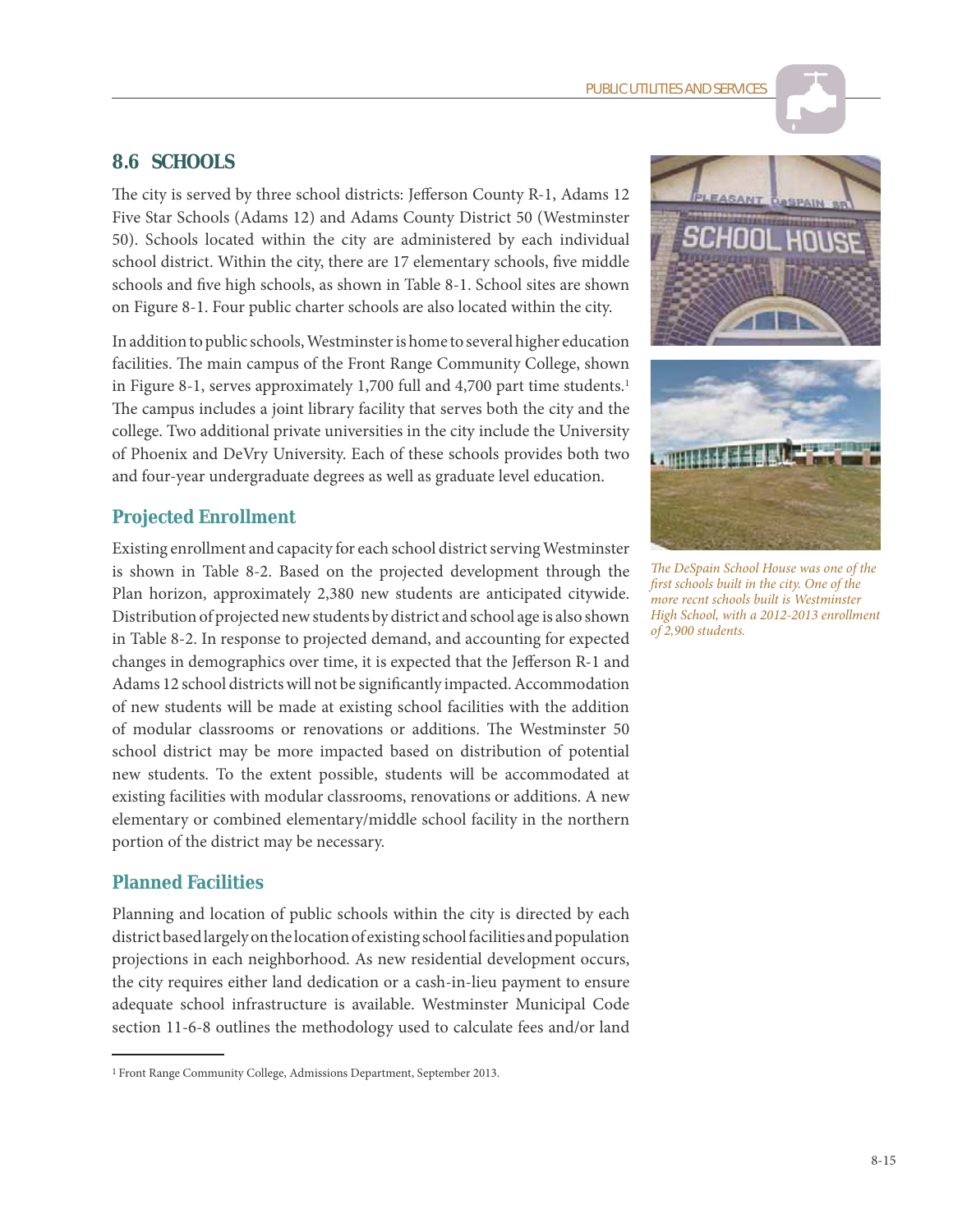| Table 8-1: Public Schools Serving Westminster |                        |  |
|-----------------------------------------------|------------------------|--|
| <b>Schools</b>                                | District               |  |
| Elementary (K-5)                              |                        |  |
| Arapahoe Ridge Elementary                     | Adams 12               |  |
| <b>Cotton Creek Elementary</b>                |                        |  |
| Rocky Mountain Elementary                     |                        |  |
| <b>Betty Adams Elementary</b>                 | Jefferson R-1          |  |
| Lukas Elementary                              |                        |  |
| Ryan Elementary                               |                        |  |
| Semper Elementary                             |                        |  |
| Sheridan Green Elementary                     |                        |  |
| Witt Elementary                               |                        |  |
| Zerger Elementary                             |                        |  |
| Flynn Elementary School                       | Adams (Westminster) 50 |  |
| Harris Park Elementary                        |                        |  |
| Mesa Elementary                               |                        |  |
| Skyline Vista Elementary School               |                        |  |
| <b>Sunset Ridge Elementary</b>                |                        |  |
| <b>Westminster Elementary</b>                 |                        |  |
| Middle (6-8)                                  |                        |  |
| Silver Hills Middle School                    | Adams 12               |  |
| Mandalay Middle School                        | Jefferson R-1          |  |
| Moore Middle School                           |                        |  |
| Wayne Carle Middle School                     |                        |  |
| Shaw Heights Middle School                    | Adams (Westminster) 50 |  |
| High                                          |                        |  |
| Mountain Range High School                    | Adams 12               |  |
| <b>Standley Lake High</b>                     | Jefferson R-1          |  |
| Adco Alternative Center for Education         | Adams (Westminster) 50 |  |
| Hidden Lake High School                       |                        |  |
| Westminster High                              |                        |  |
| <b>Charter Schools</b>                        |                        |  |
| The Academy Charter School (Main Campus)      | Adams 12               |  |
| The Academy Charter School (North Campus)     |                        |  |
| Woodrow Wilson Charter Academy                | Jefferson R-1          |  |
| Jefferson Charter Academy High School         |                        |  |
| Crown Pointe Academy                          | Adams (Westminster) 50 |  |

*1. Located in Adams County but serves City of Westminster students.* 

2. Located in Jefferson County but serves City of Westminster students.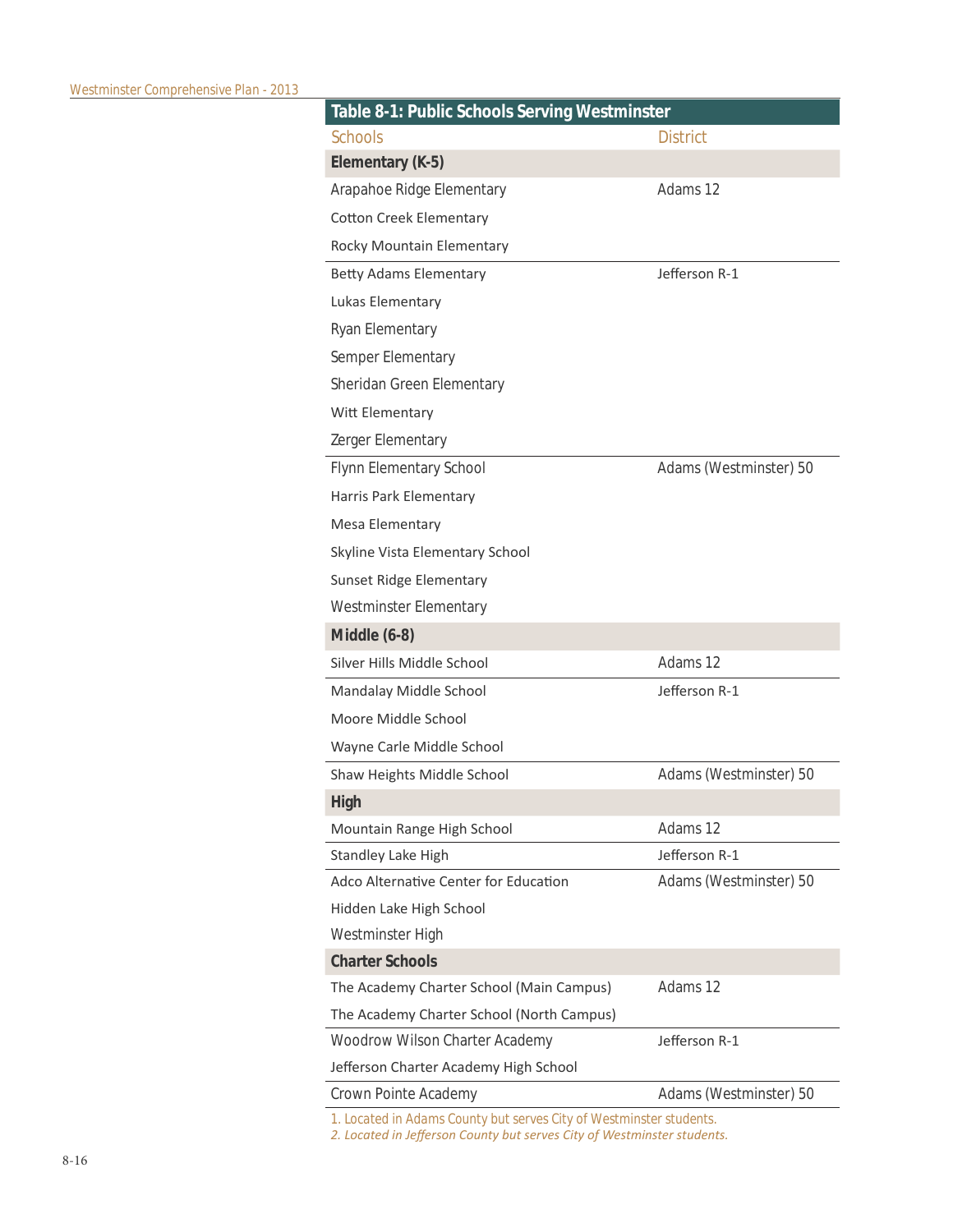

area for dedication. The city's land dedication requirements has resulted in many of Westminster's school sites being donated to the school districts at no cost. Identification of need and potential locations for new facilities will be addressed as development occurs within the city, in coordination with the appropriate school district. As such, no new facilities are identified on the Land Use Diagram.

| Table 8-2: Projected Students and Accommodation in 2035 by District |                                                                                     |                                                                                     |                                                                                    |
|---------------------------------------------------------------------|-------------------------------------------------------------------------------------|-------------------------------------------------------------------------------------|------------------------------------------------------------------------------------|
|                                                                     | Adams 50                                                                            | Adams 12                                                                            | Jefferson R-1                                                                      |
| Existing Capacity*                                                  | 7,490                                                                               | 4,882                                                                               | 7,851                                                                              |
| Existing Enrollment (2012)                                          | 5,405                                                                               | 4,646                                                                               | 5,387                                                                              |
| Projected Enrollment Trends through<br>2017                         | Remain Level w/<br>slight decrease                                                  | Remain Level w/<br>slight increase                                                  | Remain Level                                                                       |
| Projected New Students in 2035**                                    |                                                                                     |                                                                                     |                                                                                    |
| Elementary                                                          | 696                                                                                 | 78                                                                                  | 547                                                                                |
| Middle                                                              | 295                                                                                 | 39                                                                                  | 227                                                                                |
| High                                                                | 255                                                                                 | 50                                                                                  | 195                                                                                |
| <b>Total Projected New Students in 2035</b>                         | 1,246                                                                               | 167                                                                                 | 969                                                                                |
| <b>Potential Accommodation Measures</b>                             | Modular classrooms<br>and/or renovations or<br>additions to existing<br>facilities; | Modular classrooms<br>and/or renovations or<br>additions to existing<br>facilities; | Modular classrooms<br>and/or renovations or<br>additions to existing<br>facilities |
|                                                                     | Boundary adjustments;                                                               | Boundary adjustments                                                                |                                                                                    |
|                                                                     | New facility                                                                        |                                                                                     |                                                                                    |

*\* Does not include charter or preschool programs. Also does not include schools that are currently closed or temporary buildings that may be on site.* 

*ΎΎĂƐĞĚŽŶƉƌŽũĞĐƚĞĚŶĞǁŚŽƵƐŝŶŐƵŶŝƚƐƚŚƌŽƵŐŚϮϬϯϱĨŽƌƚŚĞŽŵƉƌĞŚĞŶƐŝǀĞWůĂŶĂŶĚƐƚƵĚĞŶƚƉĞƌŚŽƵƐŝŶŐƚLJƉĞĂƐƐƵŵƉƟŽŶƐ provided by individual districts, 2013.*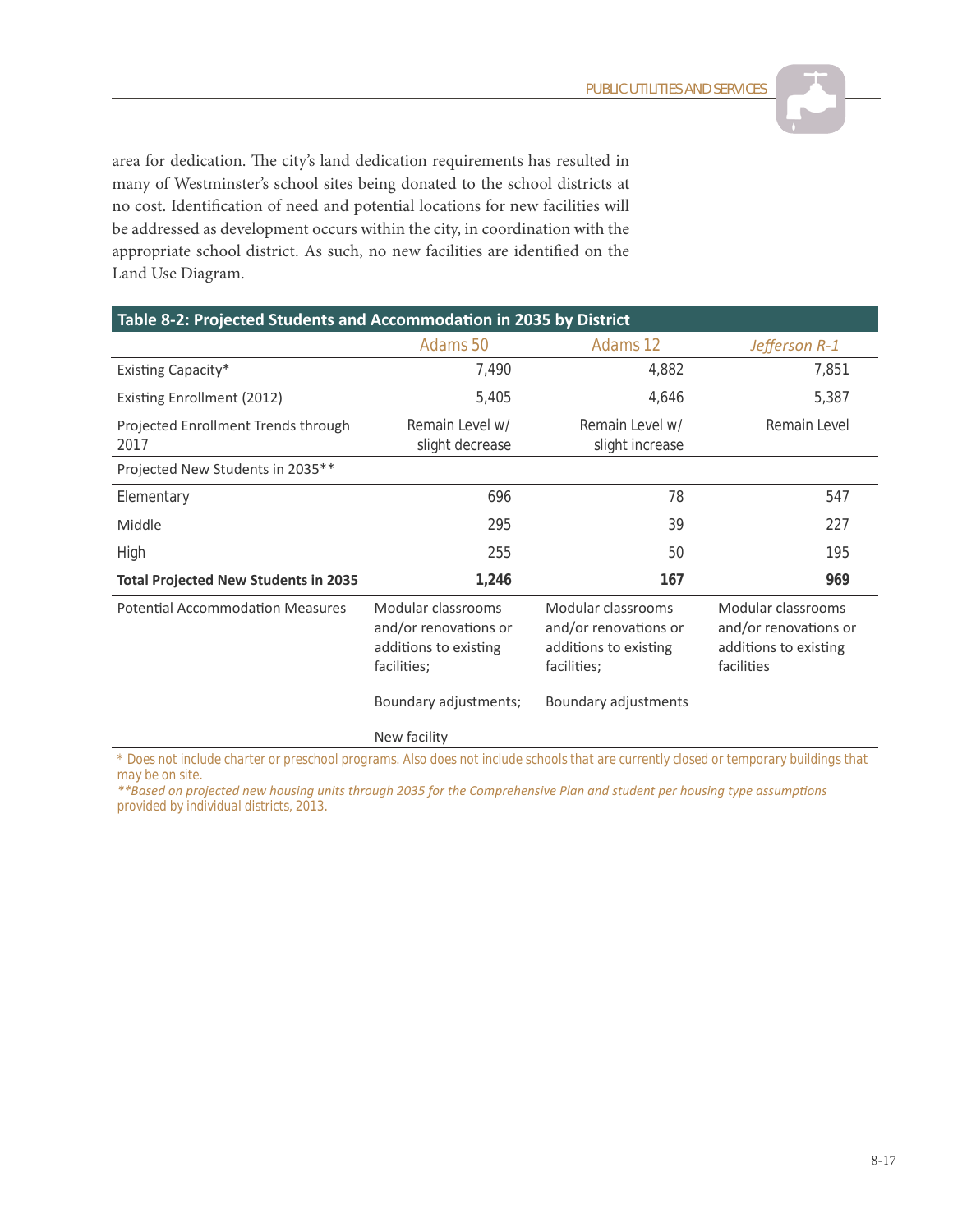# **8.7 UTILITIES**

Although the City of Westminster does not operate energy and telecommunications utilities, the city does benefit from ready availability of electricity and gas as well as high speed cable, phone and internet service. This section provides background on the city's utilities provision and accommodation of these services.

### **Electricity and Gas**

Electricity and gas service for the city is primarily provided by Xcel Energy, a regional entity that provides energy to many states in the midwest. Xcel Energy's company-wide power supply is generated by a variety of fuel sources including coal (46.1%), natural gas (24.1%), nuclear fuel (12.2%), wind (12.2%), and a combination of other sources including water, oil, solar and refuse. Xcel generates approximately two-thirds of its own power and purchases the remainder from other electricity suppliers. Connection and user fees for all new development are charged in addition to service rates.

According to Xcel's 2011 Electric Resource Plan with the Colorado Public Utilities Commission (CPUC), the company anticipates nominal resource needs to meet demand by 2018. The company will continue to make significant changes to the power supply composition and operation, including to meet Colorado's Clean Air Clean Jobs Act. With their current wind and solar contracts and SolarRewards programs, the company expects to be in compliance with Colorado's renewable energy standard by 2020. At this point, the power supply composition will exceed 30 percent renewable energy. Future planning for energy provision is required by the CPUC every four years, with a resource planning horizon of eight years.

In addition to Xcel Energy service, a small portion of the city's northernmost extents is served by United Power. Additionally, some individual property owners, including the city, provide solar energy on-site with the use of solar panels. The city encourages on-site solar energy production for both residential and commercial uses. Location of on-site solar panels are subject to city zoning standards and guidelines to ensure visual impacts are minimized.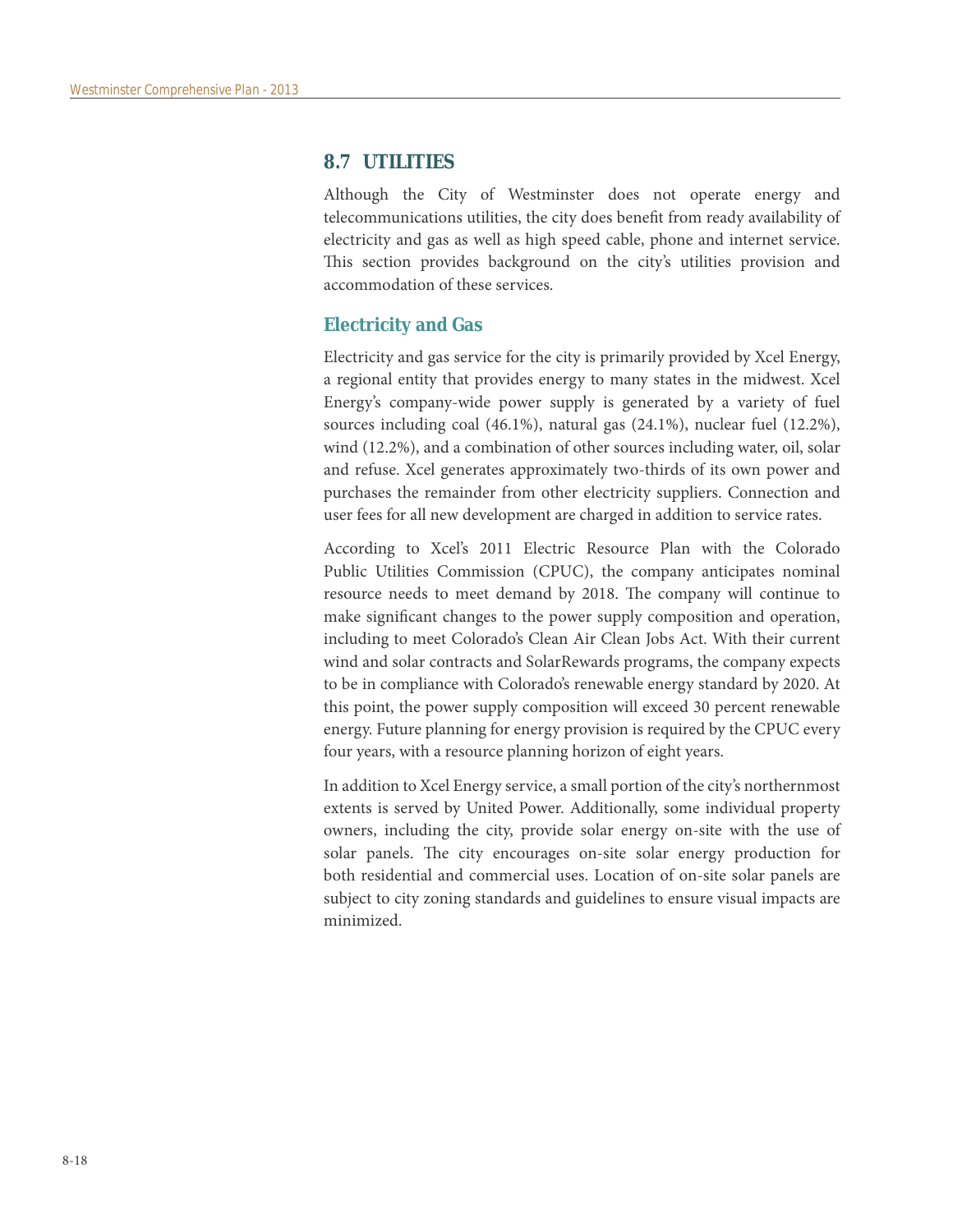# **Telecommunications**

The availability and quality of communications infrastructure directly impacts the city's business environment. While also a priority for residential use, high quality internet, fiber optic and cell service is a key amenity for employers. Although these services are not directly provided by the city, the Comprehensive Plan supports continued efforts to upgrade existing telecommunications infrastructure.

### *Cable and Internet Service*

Cable and internet service for residents and businesses in the city is provided by Comcast and CenturyLink. These services are currently available to all areas of the city as well as to those that are likely to build out over the Plan horizon. Upgrades to the infrastructure are the responsibility of each private enterprise and will be evaluated and conducted in response to demand. The city holds a franchise agreement with Comcast to provide service in areas with a minimum density of potential subscribers. The city also supports and encourages higher quality service to key employment areas including Westmoor, the Church Ranch Focus Area employment center and North I-25 employment center as well as future employment clusters like downtown Westminster. Additionally, the city encourages undergrounding of all cable and internet utilities and will work with service providers to coordinate improvements as streets are constructed or improved.

#### *Cell Towers*

Westminster currently allows limited location of cell towers within the city on both public and private property. Current trends in cell tower improvements include larger panels and dishes to accommodate 4G and LTE cellular technology. The Comprehensive Plan encourages improvements to be made to existing equipment and towers wherever possible. The Plan also emphasizes reduced visual impact of cell towers and supports co-location of new facilities, integration of equipment into building design and stealth tower design. Specific criteria for tower location and design are provided in the Municipal Code.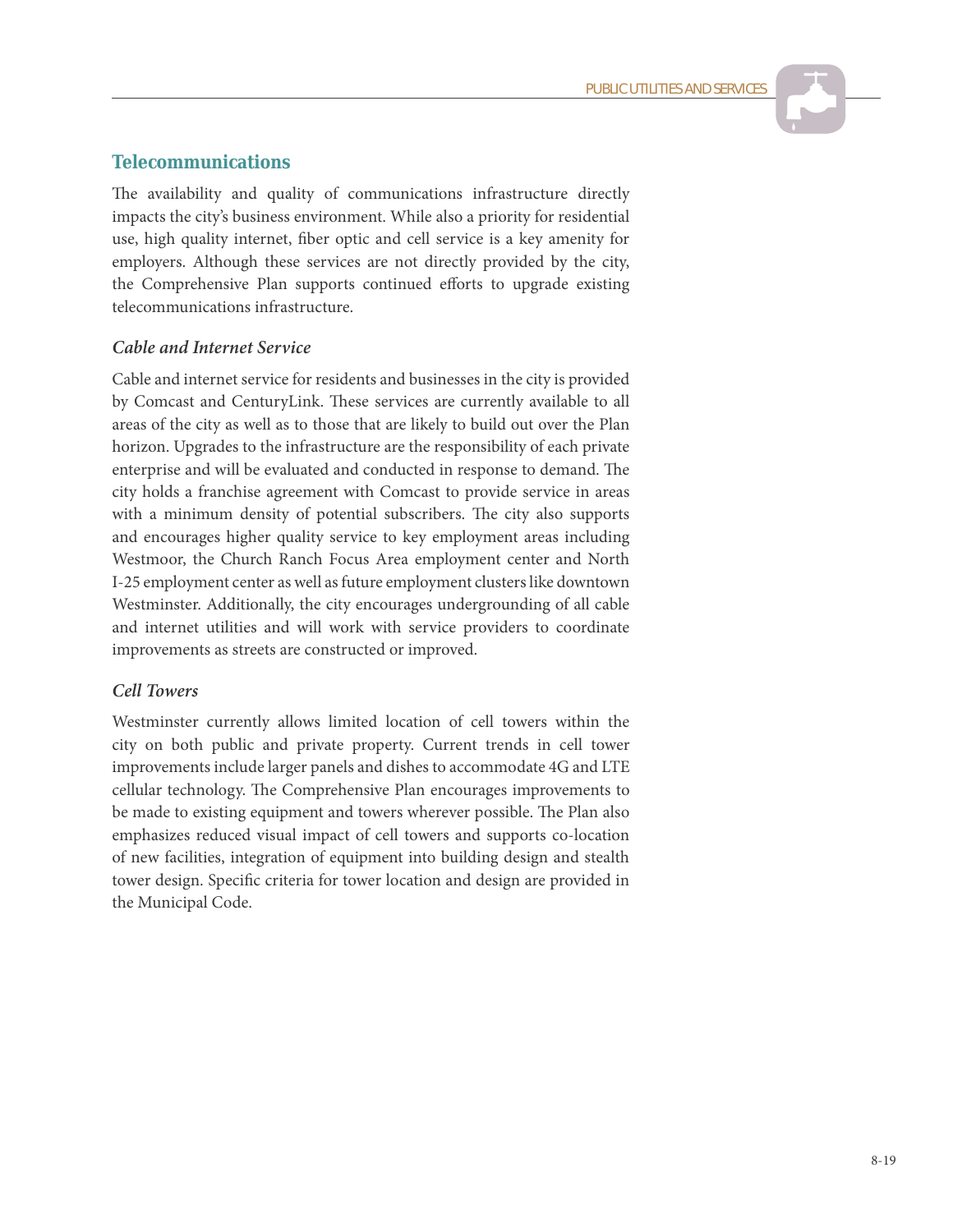



*Above, Clear Creek is a source of the city's raw water supply. Below, a shaft within the Standley Lake Dam.*

# **8.8 GOALS AND POLICIES**

| <b>GOALS</b>  |                                                                                                                                   |
|---------------|-----------------------------------------------------------------------------------------------------------------------------------|
| <b>PU-G-1</b> | Ensure a safe and reliable water supply.                                                                                          |
| <b>PU-G-2</b> | Ensure public health and safety by providing effective waste<br>water collection and treatment.                                   |
| <b>PU-G-3</b> | Strive to provide exceptional water and waste water services at<br>reasonable costs to city customers.                            |
| <b>PU-G-4</b> | Provide a convenient recycling program for residents and<br>businesses with a high level of participation.                        |
| <b>PU-G-5</b> | Facilitate development and protect the community from<br>adverse impacts of water runoff with efficient stormwater<br>management. |
| $PU-G-6$      | Maintain a safe, secure community with high quality police and<br>fire services.                                                  |
| <b>PU-G-7</b> | Ensure all community members have access to high quality<br>educational resources and programs.                                   |
| DILC-9        | Ensura all residents and businesses have access to high quality                                                                   |

Ensure all residents and businesses have access to high quality utility systems.

# **POLICIES**

# **Water Supply**

- PU-P-1 Conduct annual analysis of projected water supply and demand to ensure the city maintains a balance between supply and demand. Provide an annual water and infrastructure balance report to City Council to document progress and highlight decisions that have integrated land use and development decisions with water supply planning.
- **PU-P-2** Ensure that new development does not result in water demand that exceeds the city's existing water supply. Proposed developments that exceed the water demand associated with the property's Comprehensive Plan land use designation will be evaluated on a case-by-case basis to ensure the city's water supply is not impacted.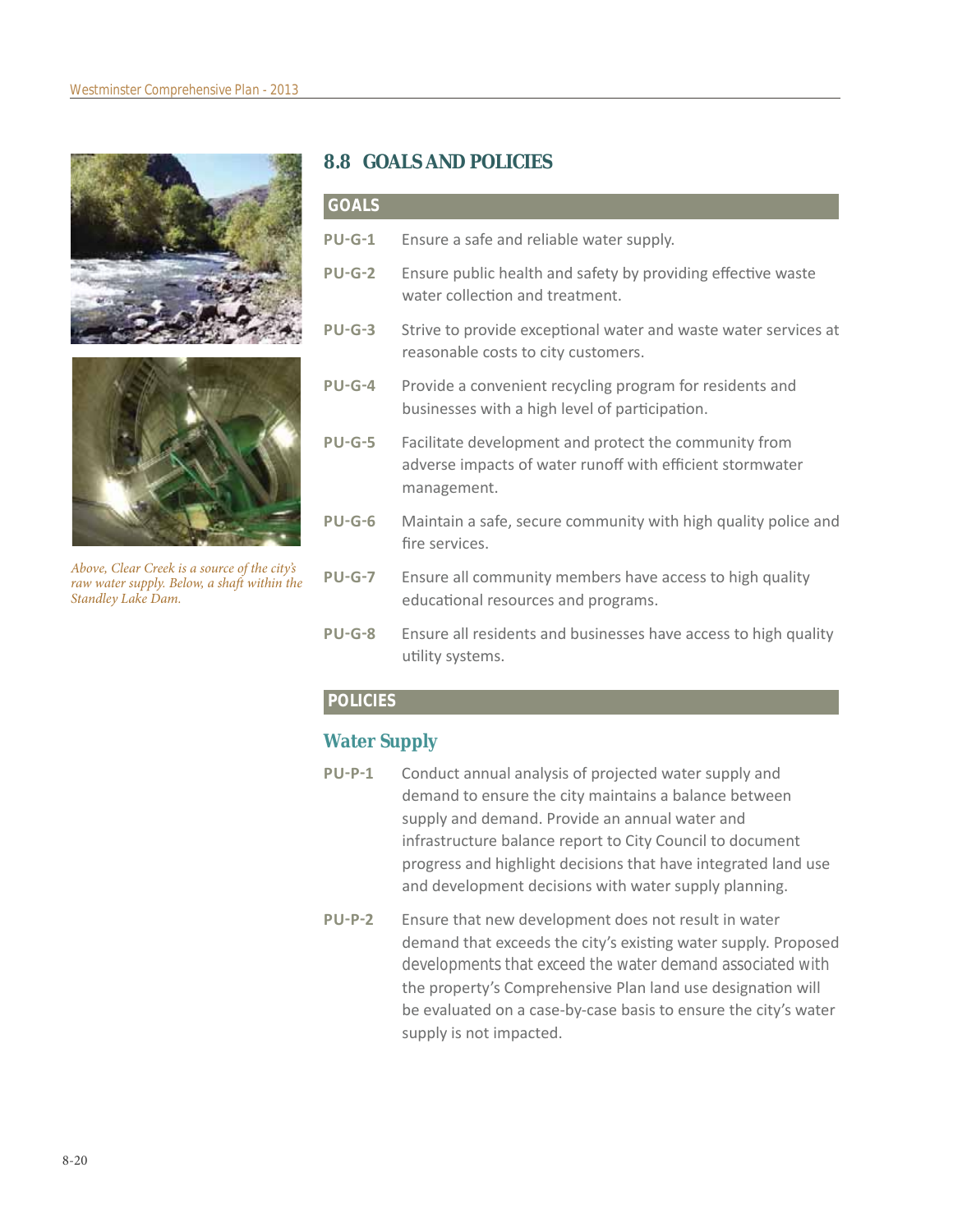

- **PU-P-3** Coordinate with the city's Planning Division in growth management competition evaluation of new development and long range planning efforts to ensure land use planning is in concert with water supply availability.
- **PU-P-4** Maintain existing levels of water service for current and future development by preserving and improving infrastructure, replacing water mains as necessary, and improving water treatment facilities
	- Work with the Planning Division to identify and evaluate areas where intensification of land use is anticipated to occur to identify potential deficiencies in capacity or level of service.
	- Update the Capital Improvement Program to identify priority improvements.
- PU-P-5 Ensure that resource supply, infrastructure and operational resources remain at sufficient levels to meet the city's needs during fires, emergencies and severe drought conditions.
- PU-P-6 Continue to expand the reclaimed water system and encourage existing and new development to connect to and utilize the system.
- PU-P-7 Provide high quality potable and reclaimed water to customers that meets or exceeds all standards established by the federal Safe Drinking Water Act and State regulations.
- PU-P-8 Continue efforts to reduce water use in municipal buildings and city operations.
- PU-P-9 Encourage water conservation in new and existing construction through education, regulation and incentives when appropriate. Measures may include but are not limited to:
	- Educational programs
	- Indoor and/or outdoor audits
	- Fixture and appliance incentives
	- Rates and fees
	- Requirements by the Municipal Code or regulation





*Big Dry Creek Reclaimed Plant.*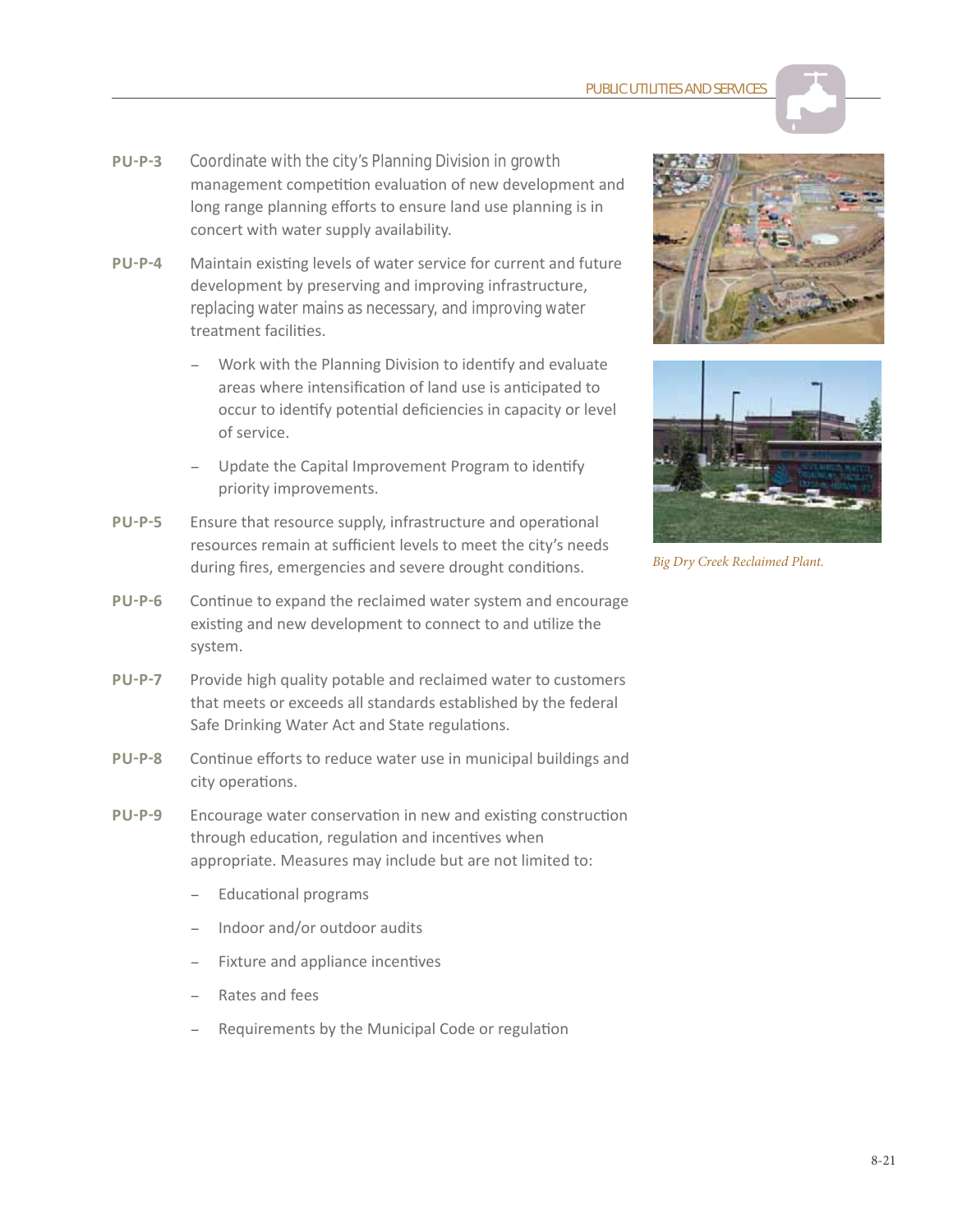- PU-P-10 Establish water saving and conservation standards for new development. Standards may include, but are not limited to:
	- Efficient water fixtures and appliances
	- Landscape design (see Westminster Landscape Regulations)
	- Irrigation technology and performance
	- Water efficient processes and equipment

#### **Waste Water**

- **PU-P-11** Collect and treat the city's waste water to high quality levels that meet or exceed all standards established by the federal Clean Water Act and State regulations.
- **PU-P-12** Maintain existing levels of waste water service by preserving and improving infrastructure, including replacing sewer mains as necessary within the Capital Improvement Program.

### **Solid Waste**

- PU-P-13 Continue reduction and recycling efforts within the city to divert increasingly larger portions of solid waste from landfills. Specific efforts include:
	- Maintaining the requirement that every city licensed trash collector offer recycling to their customers.
	- Educating the community on ways they can recycle curbside through their trash collector.
	- Educating the community on ways they can recycle at city provided recycling drop-off locations.
	- Continuing to provide disposal options for household hazardous waste disposal.
- PU-P-14 Promote the importance of recycling industrial and construction waste.

#### **Stormwater Quality**

- PU-P-15 Require new development to provide any needed storm drains and drainage facility improvements or expansions to the city's drainage system.
- **PU-P-16** Schedule and prioritize drainage improvement projects in the Capital Improvement Program.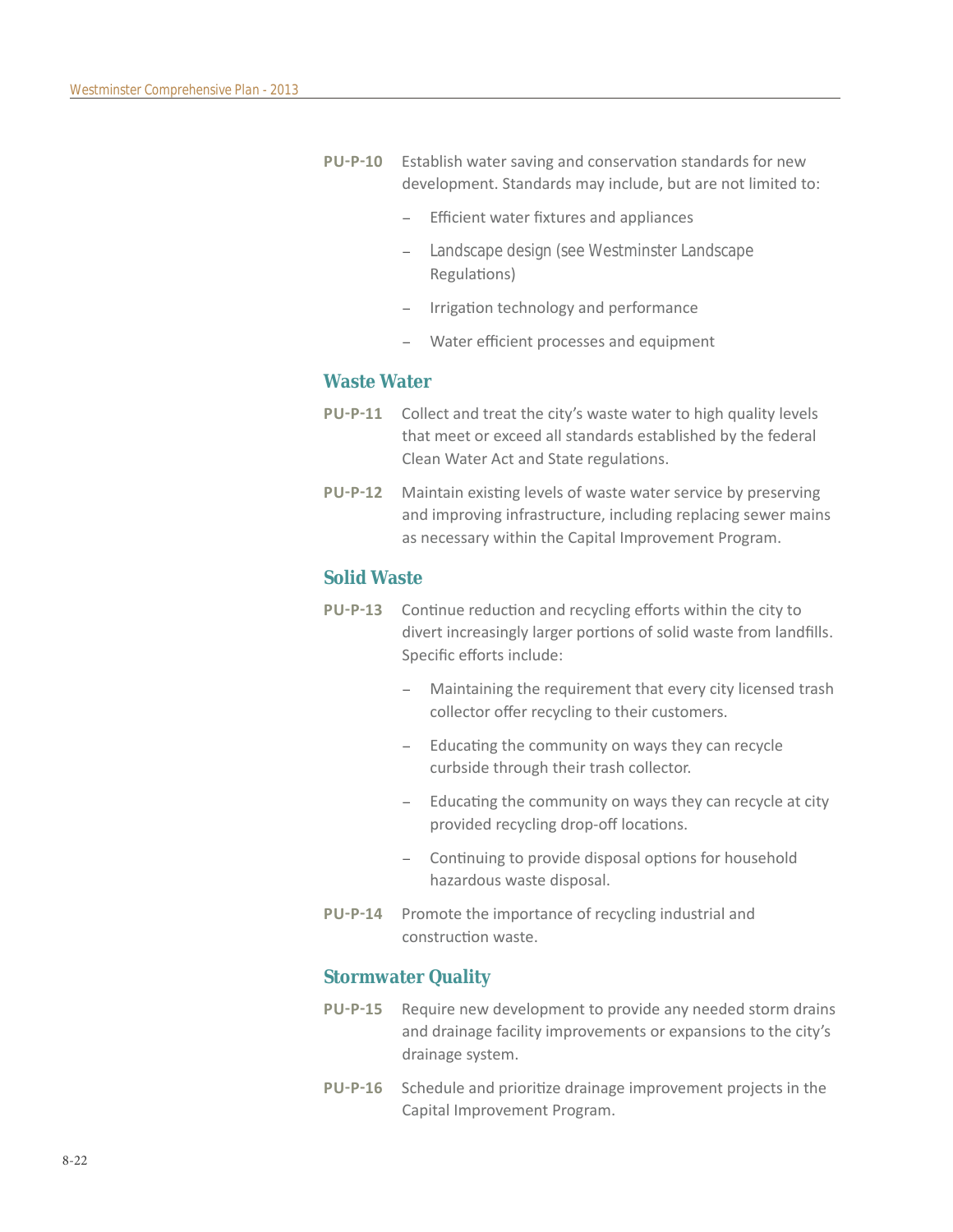**PUBLIC UTILITIES AND SERVICE** 

- PU-P-17 Encourage development of consolidated facilities to support a higher intensity use of land in urban, high density areas.
- PU-P-18 Encourage low impact development measures to reduce water runoff for site improvement and construction activities.
- PU-P-19 Coordinate storm drainage and flood management with appropriate agencies, including the Urban Drainage and Flood Control District and Federal Emergency Management Agency.
- **PU-P-20** Ensure that new development is compliant with the city's Stormwater Management Plan and the State's National Pollutant Discharge Elimination System requirements.
- **PU-P-21** Ensure that development is not allowed within the 100-year floodplain. Grading or filling of floodplain areas, especially along Big Dry Creek, is generally prohibited to preserve natural areas and wildlife habitat.

# **Public Safety**

- PU-P-22 Continue to provide timely response to all emergencies and achieve response time goals set by each department.
- PU-P-23 Support community involvement in emergency preparation and response through business and resident outreach efforts.
- **PU-P-24** Update strategic plans in concert with Comprehensive Plan updates to ensure future residential, employment and visitor populations are adequately served.
- **PU-P-25** Continue working to improve efficiency and interoperability for police and fire services with other local jurisdictions.

# **Schools**

- **PU-P-26** Work cooperatively with the Jefferson County R-1, Adams County 50 and Adams County 12 school districts to ensure that sufficient facilities are available to accommodate projected growth in the community.
- **PU-P-27** Continue to work with the school districts serving the community to optimize joint use of school facilities for community use, including school playgrounds and sports facilities as well as auditoriums or cafeterias to host community meetings.